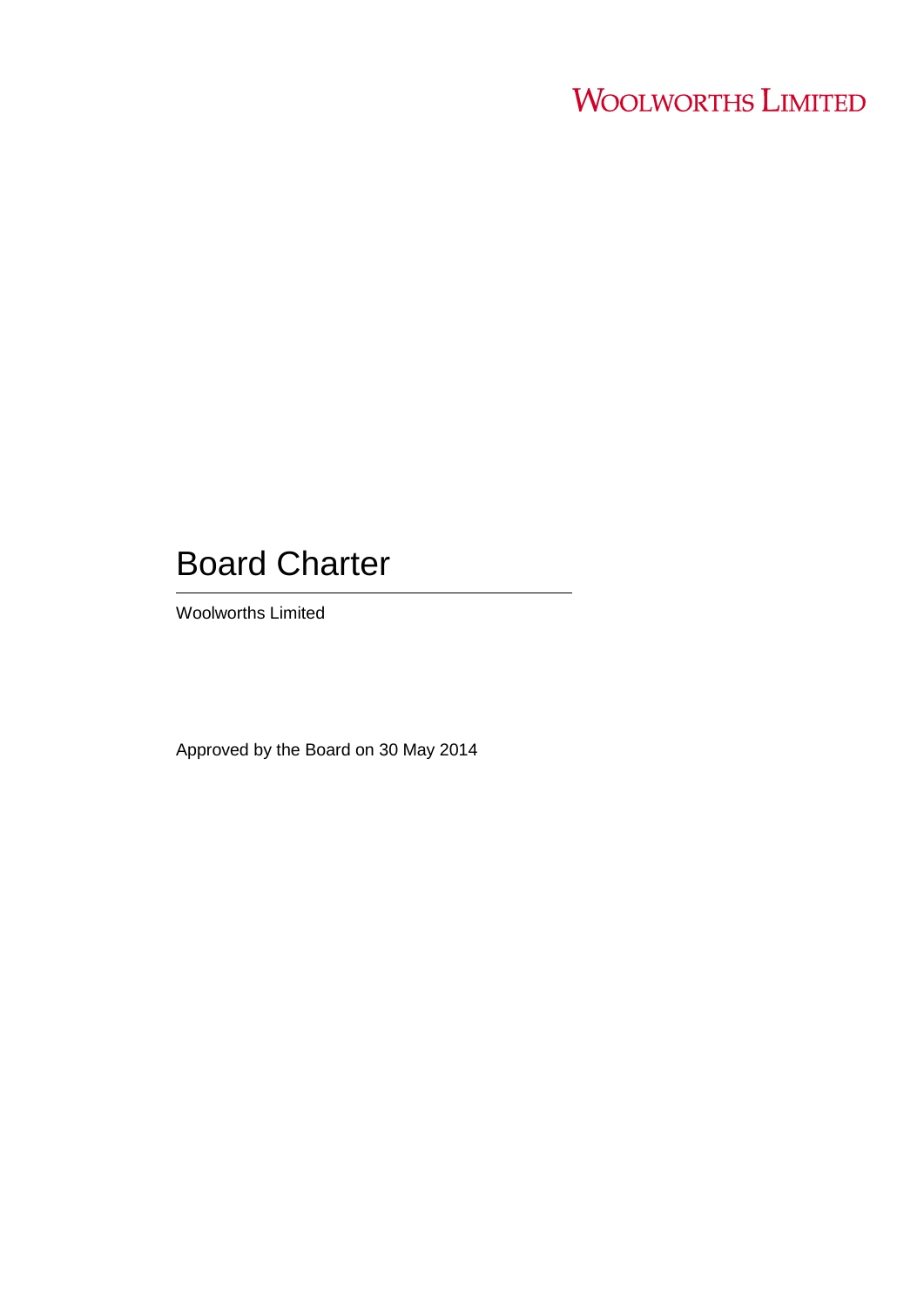## **1 Introduction**

The Board's role is to represent and serve the interests of shareholders by overseeing and appraising the Company's strategies, policies and performance. The Board's principal objective is to maintain and increase shareholder value while ensuring that the Group's overall activities are properly managed.

The Board has adopted this Board Charter to outline the manner in which its role, powers and responsibilities will be exercised and discharged, having regard to principles of good corporate governance, international best practice and applicable laws.

This Charter includes an overview of:

- Board composition and process;
- The relationship and interaction between the Board and management;  $\bullet$ and
- The authority delegated by the Board to management and Board Committees.

The Board Charter and the charters adopted by the Board for its standing Committees have been prepared and adopted on the basis that strong corporate governance can add to the performance of the Company, create shareholder value and engender the confidence of the investment market.

This Charter is to be reviewed by the Board as required and at least annually.

## **2 Board composition**

#### **2.1 Board composition and size**

- The Board is appointed by the shareholders. Non-executive Directors are engaged through a letter of appointment.
- The size and composition of the Board is determined by the Board, subject to the limits contained in the Company's Constitution and the shareholders.
- It is the Board's policy that it should be composed of a majority of independent Non-executive Directors who, with the executive Directors, comprise an appropriate mix of skills to provide the necessary breadth and depth of knowledge and experience to meet the Board's responsibilities and objectives. It is intended that the Board will be made up of Directors with a broad range of skills, expertise and experience, and from a diverse range of backgrounds, including gender.
- The Board, together with the Nomination Committee, will review the background, skills, experience and independent status of Directors on the Board and determine whether the composition and mix of those backgrounds, skills, experience and independence remain appropriate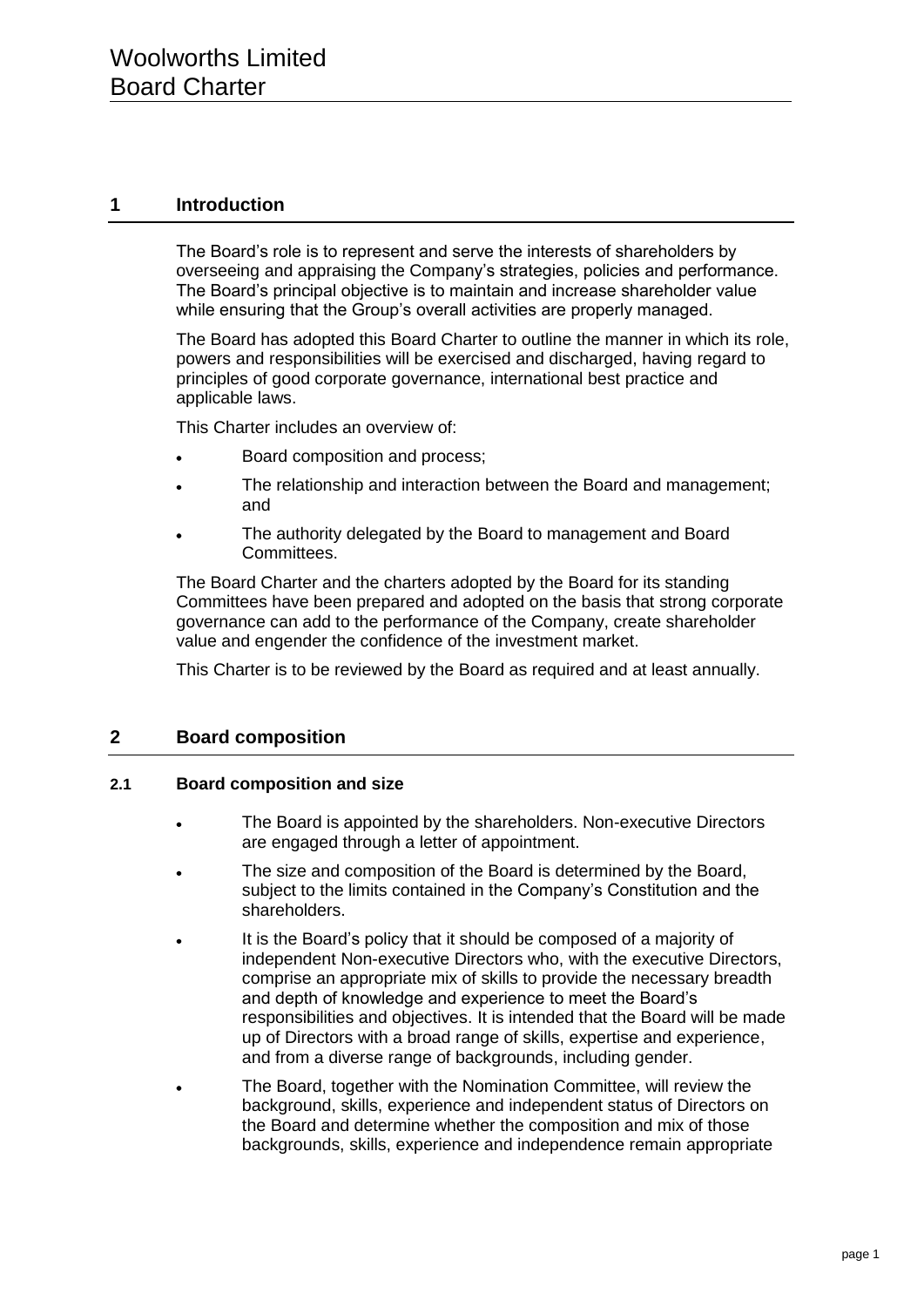for the Company's strategy, subject to limits imposed by the Constitution and the terms served by existing Non-executive Directors (see further section 2.3).

#### **2.2 Director independence**

- The Board regularly reviews the independence of each Non-executive Director in light of information relevant to this assessment as disclosed by each Non-executive Director to the Board.
- The Board only considers Directors are capable of being considered independent where they are independent of management and free of any interest, position, association or business or other relationship that could materially interfere with, or could reasonably be perceived to materially interfere with, the exercise of their unfettered and independent judgment and their capacity to act in the best interests of Woolworths' shareholders.
- In addition, in assessing independence the Board will consider whether Directors have during the previous three years, been independent of management and free of any interest, position, association or business or other relationship of a type described above.

#### **2.3 Re-election of Directors and term of service**

- Under the ASX Listing Rules, no Director (other than the CEO) may hold office without re-election past the third Annual General Meeting (AGM) following their last election or re-election, or three years, whichever is longer.
- Prior to each AGM, the Board (together with the Nomination Committee) will determine whether it will recommend to shareholders that they vote in favour of each Director standing for re-election, having regard to any matters the Board considers relevant, including the Director's annual performance assessment and (in the case of a Non-executive Director) the length of the Director's term of service.
- The Board has established a policy that in general the maximum term of service for a Non-executive Director will be the period ending immediately after the ninth AGM following their first election by shareholders.
- Where necessary for the orderly management of retirement of Nonexecutive Directors in accordance with its policy, the Board (together with the Nomination Committee) may determine that the maximum term of service for a particular Non-executive Director should be a shorter period. Any such determination of the Board will be reflected in its recommendation to shareholders in relation to the re-election of that Director at the relevant AGM.
- The Board (together with the Nomination Committee) may also approve, on its own initiative and in special circumstances, a longer term of service for a particular Non-executive Director where it considers that would benefit the Company.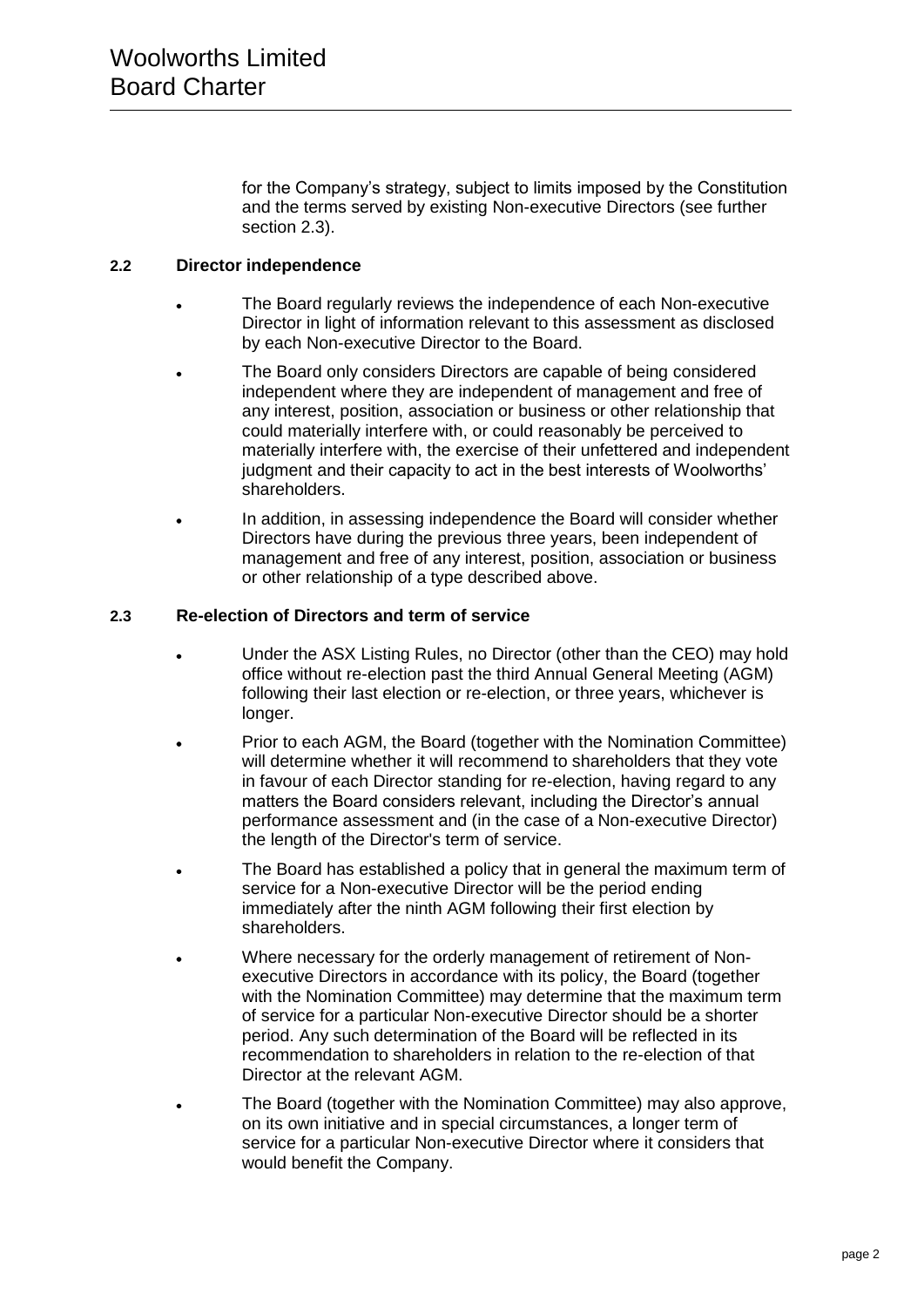Despite the above, in circumstances where a person is appointed as Chair while already serving as a Non-Executive Director it is the Board's expectation that the Chair will serve in that capacity for up to a period of about 5 years. Accordingly, the maximum term of service of that person as a Non-executive Director may need to be extended to a period sufficient to accommodate that expectation.

## **3 Board responsibilities**

#### **3.1 Board key responsibilities**

The Board is accountable to shareholders for Woolworths' performance. The Board's responsibilities include:

- Strategy reviewing strategic direction and approving corporate strategic initiatives developed by management:
- Financial performance reviewing Woolworths' budget, monitoring management and financial performance;
- Risk management together with the Audit, Risk Management and Compliance Committee and the People Policy Committee – overseeing the effectiveness of risk management and compliance in the organisation, including the safety and health governance arrangements;
- Financial and other reporting including considering and approving Woolworths' half-yearly and annual financial statements, and monitoring and reviewing management processes aimed at ensuring the integrity of financial and other reporting;
- Board performance and composition together with the Nomination Committee, evaluating the performance of the Board on at least an annual basis and determining its size and composition having regard to the matters in sections 2.1 and 2.3;
- Chair performance together with the Nomination Committee (and in the absence of the Chair), evaluating the performance of the Chair on at least an annual basis;
- Leadership selection evaluating the performance of and selecting the  $\bullet$ CEO, and selection of the Finance Director (CFO) and the Company Secretary;
- Succession and remuneration planning together with the Nomination  $\bullet$ Committee and People Policy Committee as appropriate – planning for Board, CEO and executive succession and remuneration, and setting Non-executive Director remuneration within shareholder approved limits;
- Social responsibility considering the social, ethical and environmental impact of Woolworths' activities and operations and setting standards and monitoring compliance with the Company's social responsibilities and practices;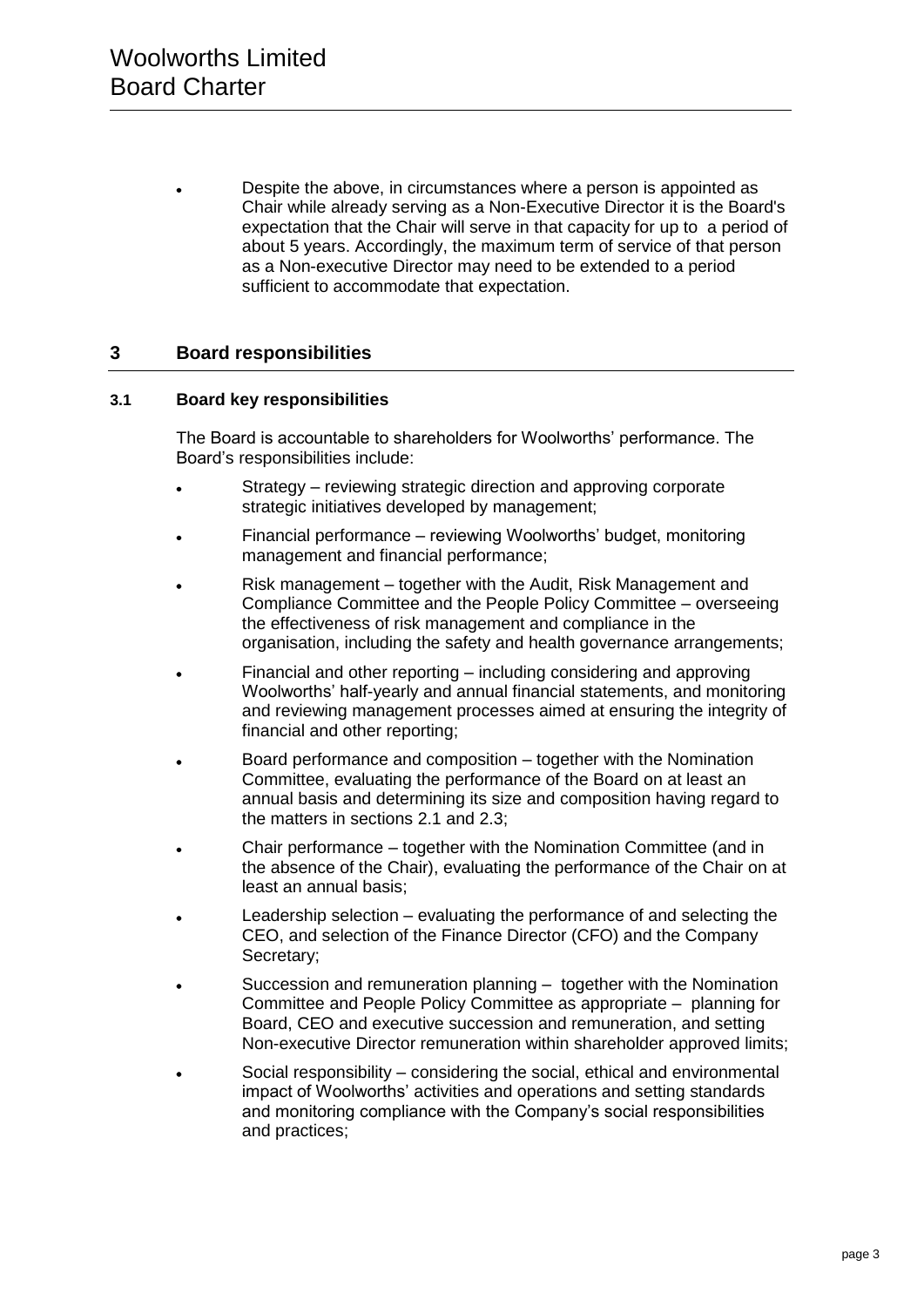- Major expenditure and capital initiatives in excess of the authority levels delegated to management - approving major capital expenditure, acquisitions and divestitures, and monitoring capital management;
- Corporate Governance reviewing and monitoring the Company's corporate governance policies and practices;
- External Auditor **-** together with the Audit, Risk Management and  $\bullet$ Compliance Committee, selecting and recommending to shareholders the appointment of the external auditor; and
- Performing such other functions as are prescribed by law or are assigned to the Board.

#### **3.2 Directors**

- Directors will act at all times with honesty and integrity and will observe the highest standards of ethical behaviour.
- Directors will carry out their duties in accordance with the law and the  $\bullet$ Company's corporate governance framework and policies, including without limitation the Company's Code of Conduct and Securities Dealing Policy.
- Directors will ensure that no decision or action is taken that has the effect of prioritising their personal interests over the Company's interests.
- Directors should avail themselves as appropriate of induction and orientation programs and continuing education, training or development programs arranged for them by the Company.
- The Board collectively, its standing Committees and each Director individually, has the right to seek independent professional advice, as considered necessary, at the Company's expense, subject to prior consultation with the Chair. If appropriate, any advice so received will be made available to all Directors.

## **4 Relationship between the Board and management**

#### **4.1 Overview**

- Subject to formal delegations of authority, the Board has delegated the management function to the CEO. However, ultimate responsibility for strategy and control rests with the Directors.
- The Board approves corporate objectives for the CEO to satisfy and, jointly with the CEO, develops the duties and responsibilities of the CEO.
- The CEO is accountable to the Board for the exercise of the delegated authority and, with the support of senior management, must report to the Board on the exercise of the authority through reports, briefings and presentations to the Board.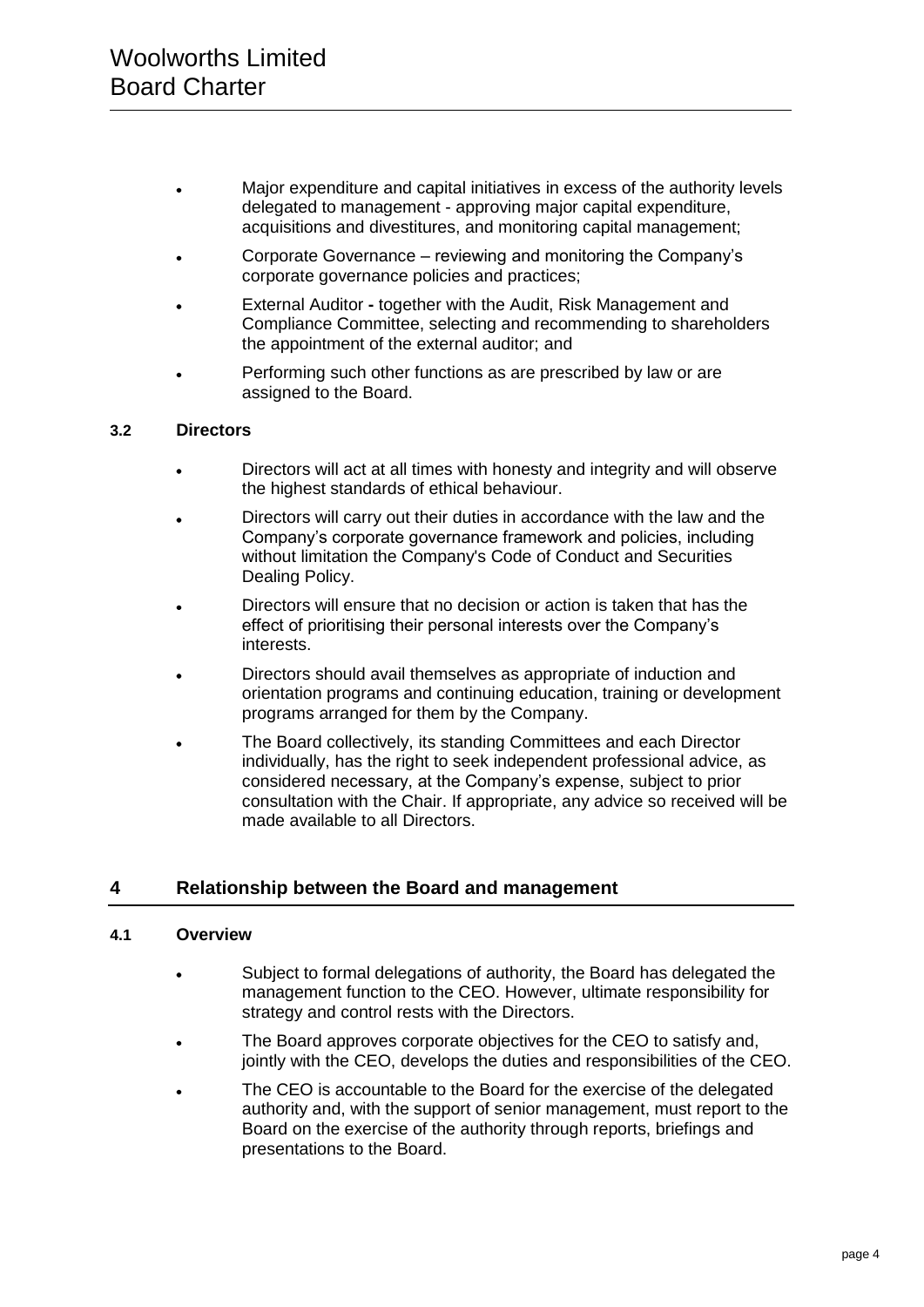- The Board requires succinct, clear, verifiable and high quality reports and information from management that will enable the Board to discharge its duties effectively.
- The Board adopts appropriate structures and procedures to ensure it retains its independence from management. This includes the separation of the roles and responsibilities of the Chair and the CEO.

## **4.2 CEO**

The day-to-day management and operations of the Company are the responsibility of the CEO, who reports to the Board on key management and operational issues, including:

- developing and implementing corporate strategies and making recommendations to the Board on significant corporate strategic initiatives;
- developing Woolworths' annual budget and managing day-to-day operations within the budget approved by the Board;
- maintaining effective risk management and compliance management frameworks;
- appointing and determining the terms of appointment of senior management, developing and maintaining succession plans, and evaluating the performance of key executives;
- keeping the Board and market fully informed about material continuous disclosure; and
- managing day-to-day operations in accordance with standards for social, ethical and environmental practices.

## **5 Committees**

- The Board from time to time establishes Committees to streamline the  $\ddot{\phantom{a}}$ discharge of its responsibilities and support the Board in matters that require more intense review.
- There are four standing Committees:
	- People Policy Committee
	- Audit, Risk Management and Compliance Committee
	- Nomination Committee
	- Superannuation Plan Policy Committee
- It is intended that each Non-executive Director will be appointed to at least one of these Committees.
- Each standing Committee adopts a formal charter setting out the matters relevant to the composition, responsibilities and administration of the Committee.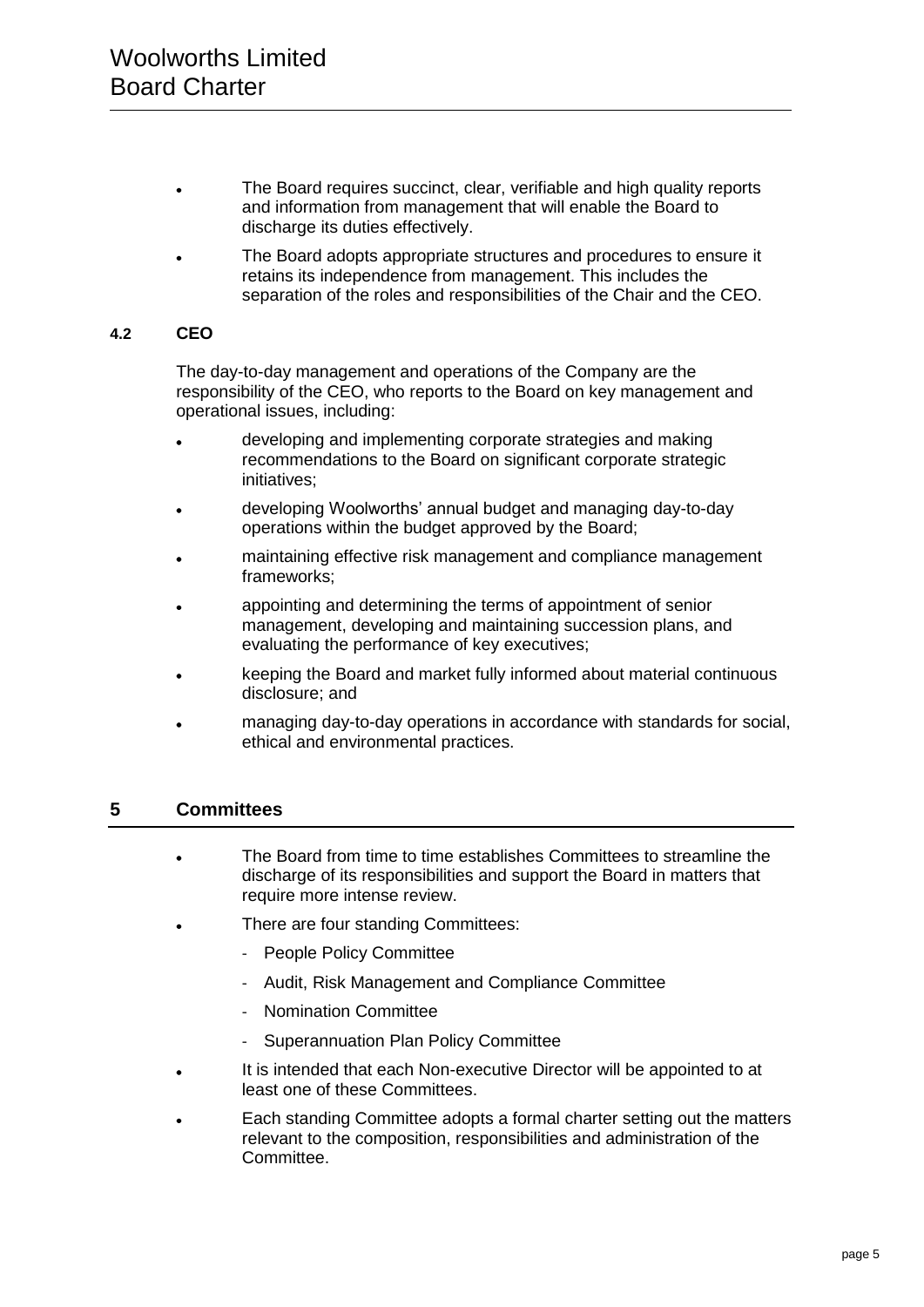The Board may also delegate specific functions to ad hoc Committees on an 'as needs' basis.

## **6 Board process**

- The Board will meet regularly and Directors will allocate sufficient time to  $\bullet$ perform their duties effectively.
- Periodically, Non-executive Directors will meet without Executive Directors or management present.
- Directors will use all reasonable endeavours to attend Board meetings in  $\bullet$ person, however attendance may also be via other forms of technology permitted by the Company's constitution.
- The Company's Constitution governs the regulation of Board and  $\bullet$ Committee meetings and proceedings, including the procedure for passing circular resolutions outside of meetings.
- Directors will discuss, debate, challenge and critique key strategic and Company issues at Board meetings.
- In addition to attending formal Board and Board Committee meetings, the Directors undertake other duties including attending strategic review sessions, research and retail market studies.

## **7 Role of the Chair**

- The Board will appoint one of its members to be Chair.
- It is intended that the Chair should be an independent Non-executive Director.
- The Chair represents the Board to the shareholders and communicates the Board's position.
- The Chair has an important role in leading the Board and facilitating, encouraging and providing constructive discussion and debate during Board meetings.
- The Chair is responsible for assessing the development requirements of the Non-executive Directors and agreeing and reviewing development plans for each Non-executive Director.
- The Chair is responsible for monitoring the contribution of individual Directors and counselling them on any areas which might improve Board performance and effectiveness.
- The remuneration of the CEO is the responsibility of the Chair in direct  $\bullet$ consultation with the full Board. The CEO's performance is evaluated by the Chair in conjunction with the People Policy Committee and the Nonexecutive Directors.